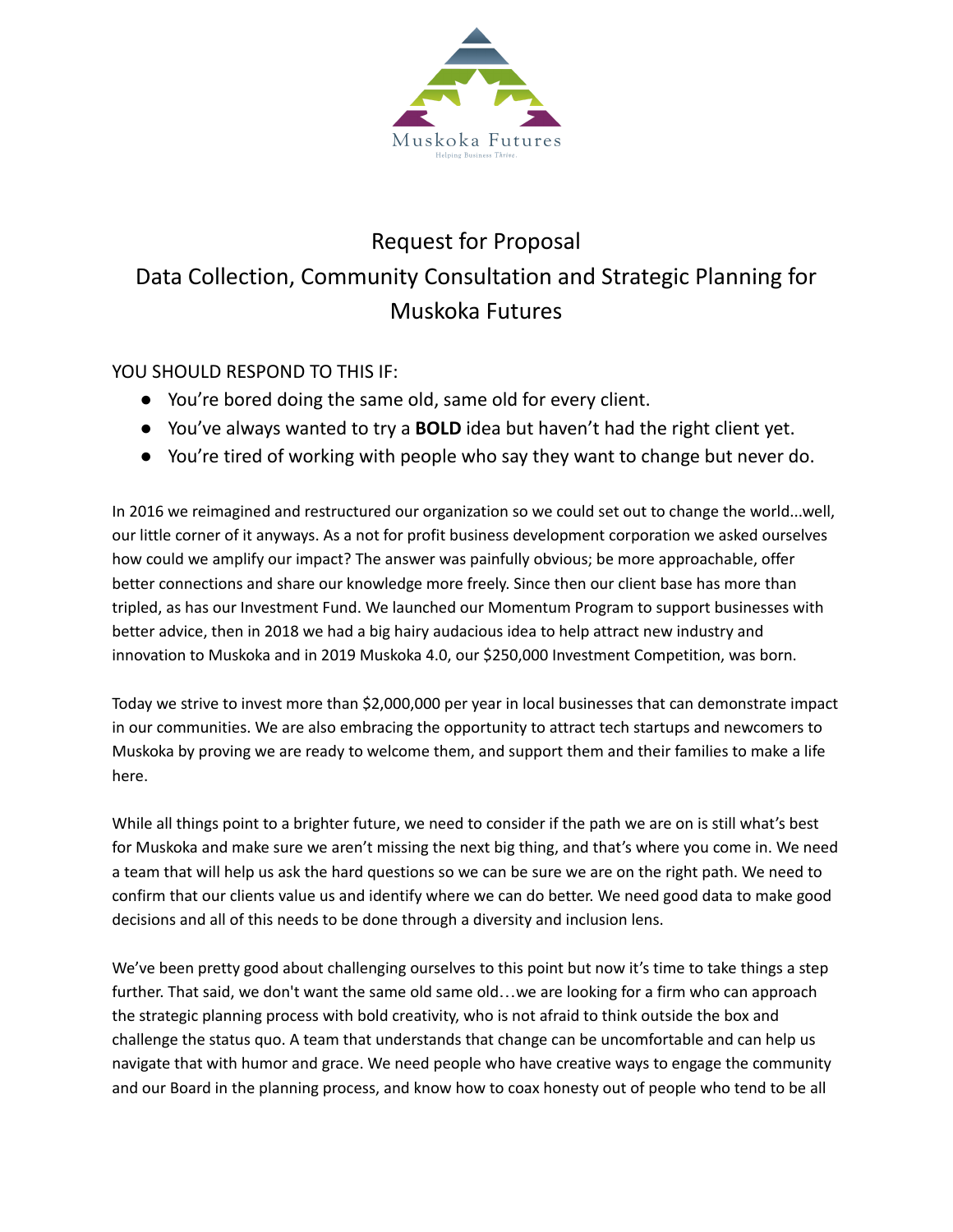too polite. We want the good, the bad and the ugly because without it we can't possibly make ourselves better.

Okay now on to the formal bits:

#### **REQUEST FOR PROPOSAL**

Issue Date: June 16, 2022

Muskoka Futures 16 Dominion St, Bracebridge, ON P1L 2A5

Submission Contact Information: David Brushey Executive Director Phone: 705-646-9511 Email: [david@muskokafutures.ca](mailto:david@muskokafutures.ca)

This is a request for proposal (RFP) only. Muskoka Futures is not obligated nor is Muskoka Futures to be construed as obligated, to proceed further. Muskoka Futures may at its sole discretion elect not to accept any submission for any reason.

#### **1. BACKGROUND:**

Since 1988, Muskoka Futures has been supporting businesses through counseling and business investment activities. We deliver the Community Futures Program (CFP) in the District of Muskoka, funded by the Federal Government through FedNor.

#### What is the Community Futures Program?

The CFP is designed to enable rural communities with the tools they need to address their own development with autonomy. Community Futures organizations have four core deliverables of lending, business counseling, community economic development and community strategic planning. However, they have the autonomy to define how these services are delivered in their community.

It is our mandate to support, invest and grow the businesses of Muskoka. We do this under our brand - Approachable, Knowledgeable and Connected.

#### **Some Muskoka Futures basic information:**

Incorporated in 1988

Volunteer Board of Directors: usually 12 Directors but can range from 9 to 15

Core Staff (3): Executive Director, Administrator, Investment Manager

Project Staff (1): Momentum Program/Muskoka 4.0 Competition Manager

Operating Budget: \$1,500,000 over 5 years (\$300,000 annually on average). Our current Operating Agreement with FedNor ends December 31, 2024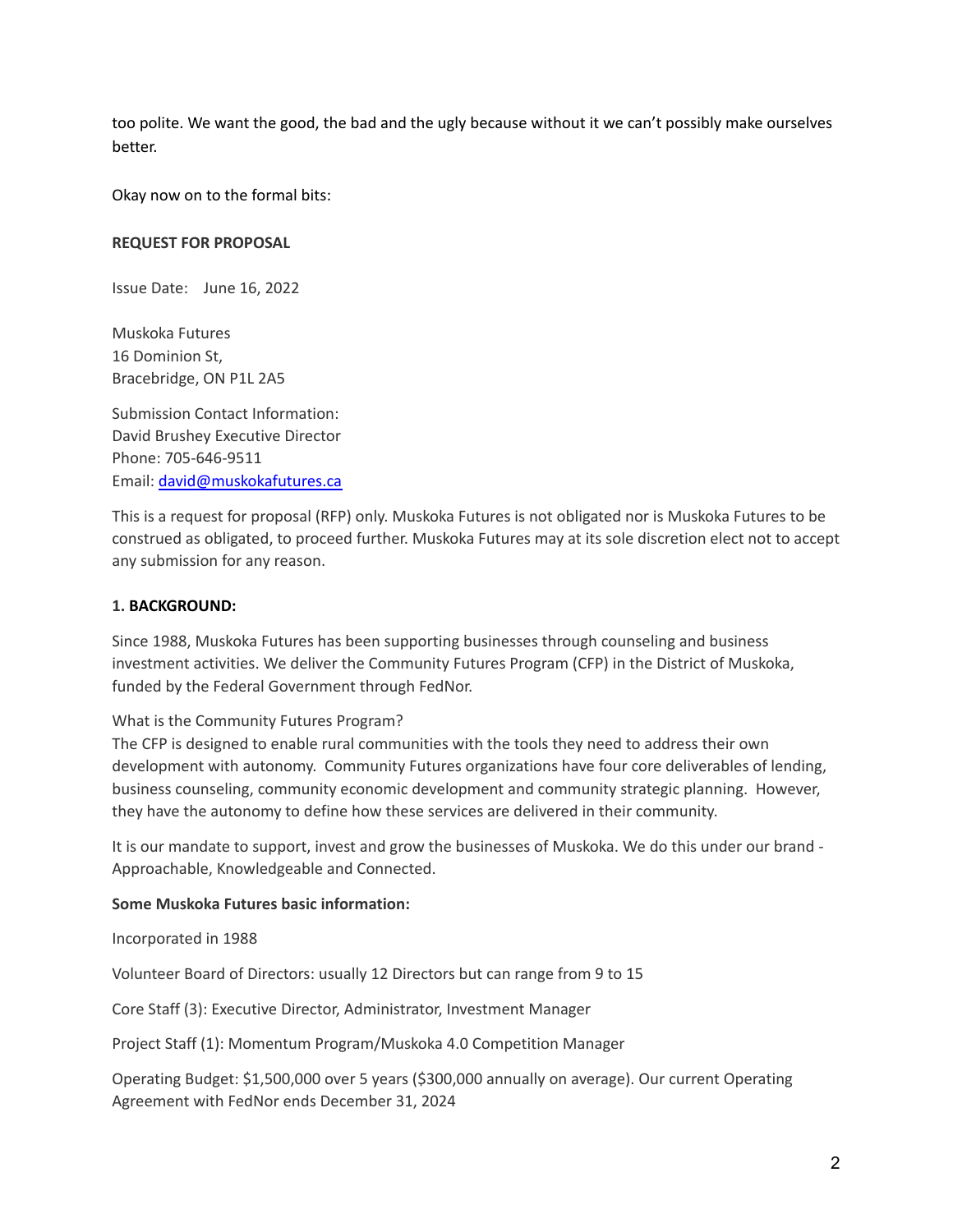Momentum Funding: \$647,500 over 3 years ending June 30, 2023 Investment Fund Net Asset: \$15,000,000 Annual Investment Target: \$2,000,000 + \$250,000 through Muskoka 4.0 Investment Competition Maximum individual loan amount: \$300,000 Current # of loan Clients: 300

Average Annual # of clients that access Advisory Services: 160

# **2. SCOPE OF WORK:**

Muskoka Futures is seeking proposals to retain professional services to support their Strategic Planning process looking ahead for the next 3 years.

Respondents must provide a proposal that indicates a description of the techniques, approaches and methods to be used to satisfy the following, remembering that we are looking to be bold and creative. At the same time we expect you will advise us on proven techniques that we need to consider.

# **Data Gathering and Community Consultation Phase**

As this phase of data gathering and community consultation is planned and implemented we will look to you for your input and guidance on specific questions to ask and how to best gather data and feedback in a creative and engaging manner.

Data gathering from, and consultation with, existing clients

- What our clients think of us, do they value our services, do we make a difference?
- Are we living up to our brand Approachable, Knowledgeable and Connected?
- What more do clients need?

Consultation with other business support organizations. This may include but is not limited to Economic Development Departments, Chambers of Commerce, Banks, etc.

- Are we living up to our brand?
- Do they see value in our programs/services?
- Are there gaps in support for businesses that Muskoka Futures should consider addressing?
- Are there economic development or investment approaches in other jurisdictions that we should consider?

Consultation with businesses we have not engaged with

- Are they familiar with us?
- Why have they not accessed our services?
- What needs do they have?

One-on-One interviews with each Board Member and Staff member.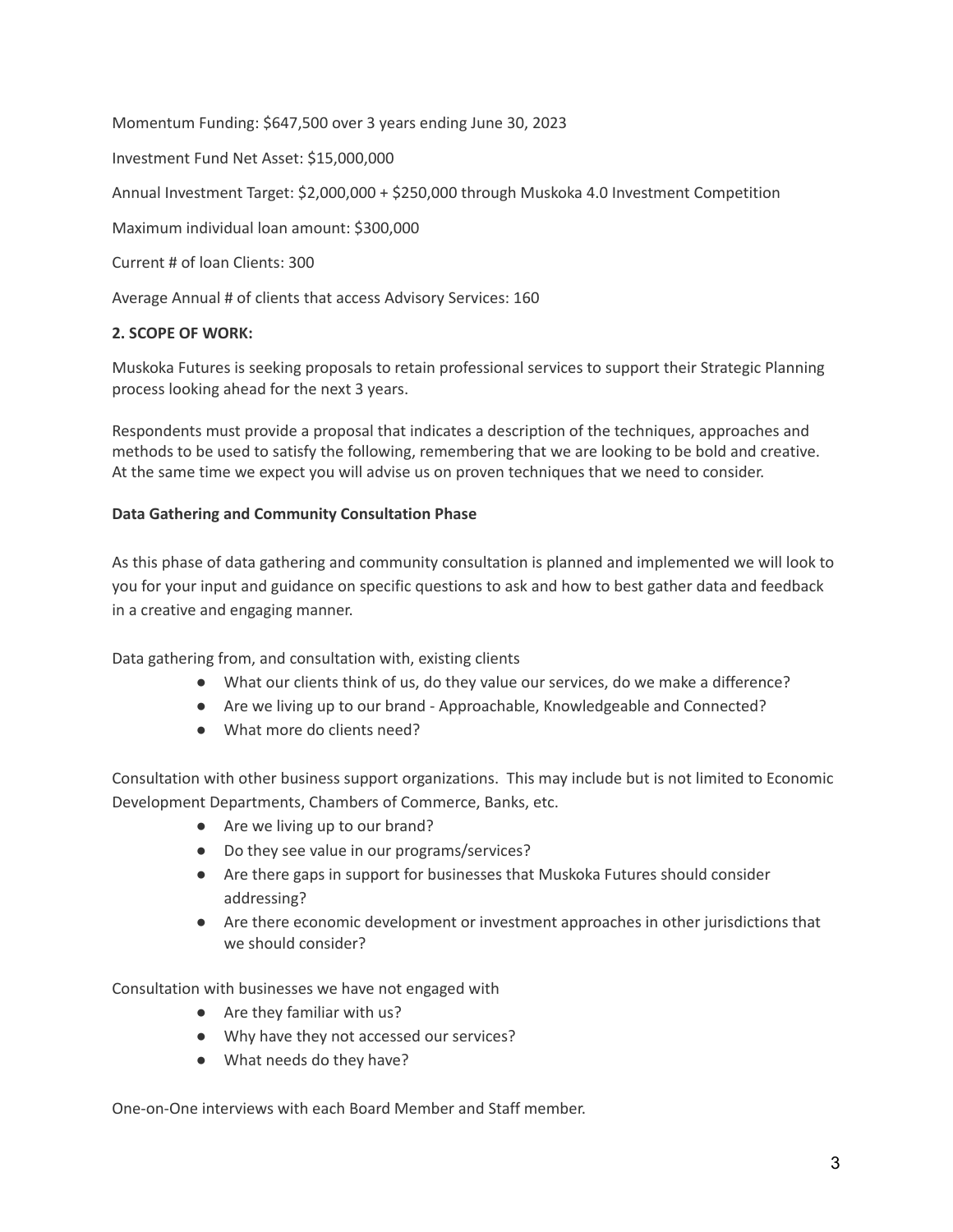# **Strategic Planning Phase**

Following the data gathering and community consultation process, you will:

- Present data analysis and findings to the Muskoka Futures Board of Directors and Staff
- Provide input based on the data and findings regarding how we can better measure outcomes from our activities and how we report those outcomes to our community to further strengthen our brand and advance our organization.
- Facilitate a Strategic Planning process with the Muskoka Futures Board of Directors and Staff with the objective of identifying clear, achievable objectives and measurements that align with the Corporations mandate and resources. This process must be creative, engaging and fun!

# **3. SUBMISSION REQUIREMENTS:**

To ensure your proposal is considered for evaluation, the respondent must ensure their proposal includes the following:

- Your recommendation on any Strategic Planning Best Practices for our consideration and how that could adjust the scope of work. In other words "Are we missing something?" in our planned approach.
- A detailed process on how you will accomplish the noted Scope of Work including any recommendations you make to our process
- How will you get the attention of those in our community who:
	- Are underserved in terms of equality and equity, and
		- Don't already work with us, or even know us.
- A clear timeline.
- A detailed costing of the proposal
	- We have not identified a specific timeline or budget as we have learned from past RFPs that we need to hear from you and consider your perspectives and suggestions in order to finalize an approach that will enable us to succeed.
- A list of a minimum of three (3) references

The following must accompany all proposals

- Covering Letter
	- A covering letter advising that the Respondent has reviewed and understands the contents of the Request for Proposal package and is capable of meeting the requirements and timelines of their proposed services.
- Profile/Resume
	- A profile or resume of all principal staff assigned to the project, their respective roles, qualifications
	- A brief description of the organization as a whole.
- List and describe 1 comparable project completed by you or currently in progress.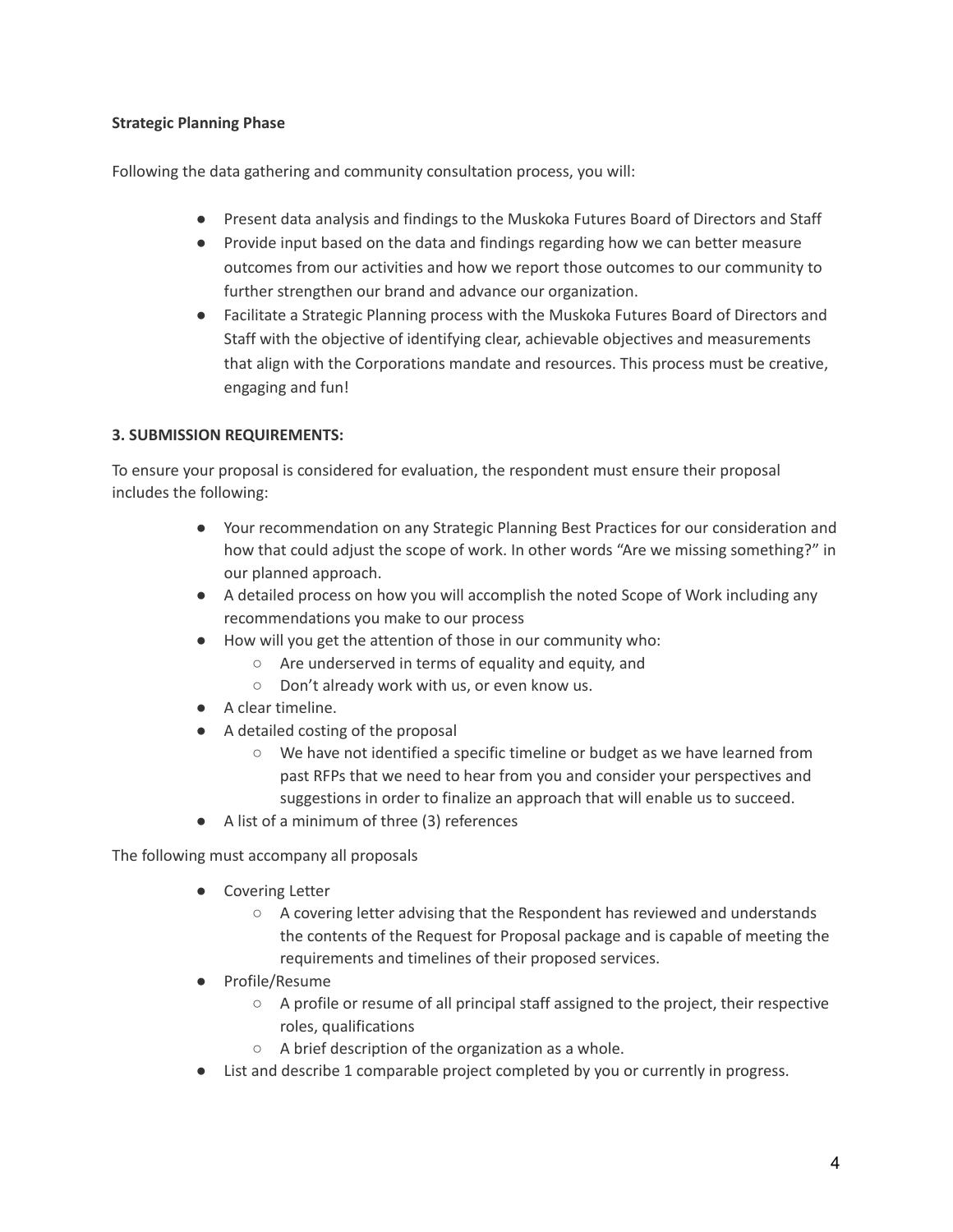#### **4. REQUEST FOR PROPOSAL SUBMISSION TIMELINES:**

Date of Issue:

June 16, 2022

#### Deadline:

The deadline for submission of proposals is July 12, 2022 4pm EDT

Proposals shall be submitted as a PDF document by email with the subject line "Data Gathering, Community Consultation and Strategic Planning for Muskoka Futures". Submissions must be prior to the established deadline and addressed to:

David Brushey Executive Director Muskoka Community Futures Development Corporation [david@muskokafutures.ca](mailto:david@muskokafutures.ca)

#### Inquiries:

Inquiries, interpretations and questions regarding elements of this Request for Proposals must be directed to David. Brushey by email to this address: [david@muskokafutures.ca](mailto:david@muskokafutures.ca)

#### Award:

We expect to award the contract no later than July 31, 2022.

The lowest priced proposal will not necessarily be accepted. Preference to proposals will not be based on price alone and will not be based upon any single criteria. Among the criteria that may be relevant are proven experience, references, reliability, price, timelines, and whatever additional other factors Muskoka Futures deems appropriate.

#### Obligations:

All proposals shall be irrevocable and remain open for acceptance for at least sixty (60) days after the closing date, whether or not another Proposal has been accepted. If a Proponent's Proposal is accepted, the Proponent agrees to enter into agreement in accordance with the proposal conditions. Muskoka Futures incurs no obligation toward the successful Respondent, if any, until a contract ("the Contract") is signed by the successful Respondent and Muskoka Futures. Muskoka Futures reserves the right after negotiation to introduce in the contract different or supplementary terms from the terms of the proposal. Muskoka Futures will not pay for the submission of the proposal in response to the RFP.

#### Review Process:

Upon closing, Muskoka Futures will review all proposals, for completeness and compliance to the guidelines outlined in this Request for Proposals. Significantly incomplete proposals will be rejected and will receive no further consideration.

Late Proposals will not be accepted.

#### **CONFLICT OF INTEREST**

To avoid a conflict of interest, the successful Proponent warrants that neither it, nor any of its officers,